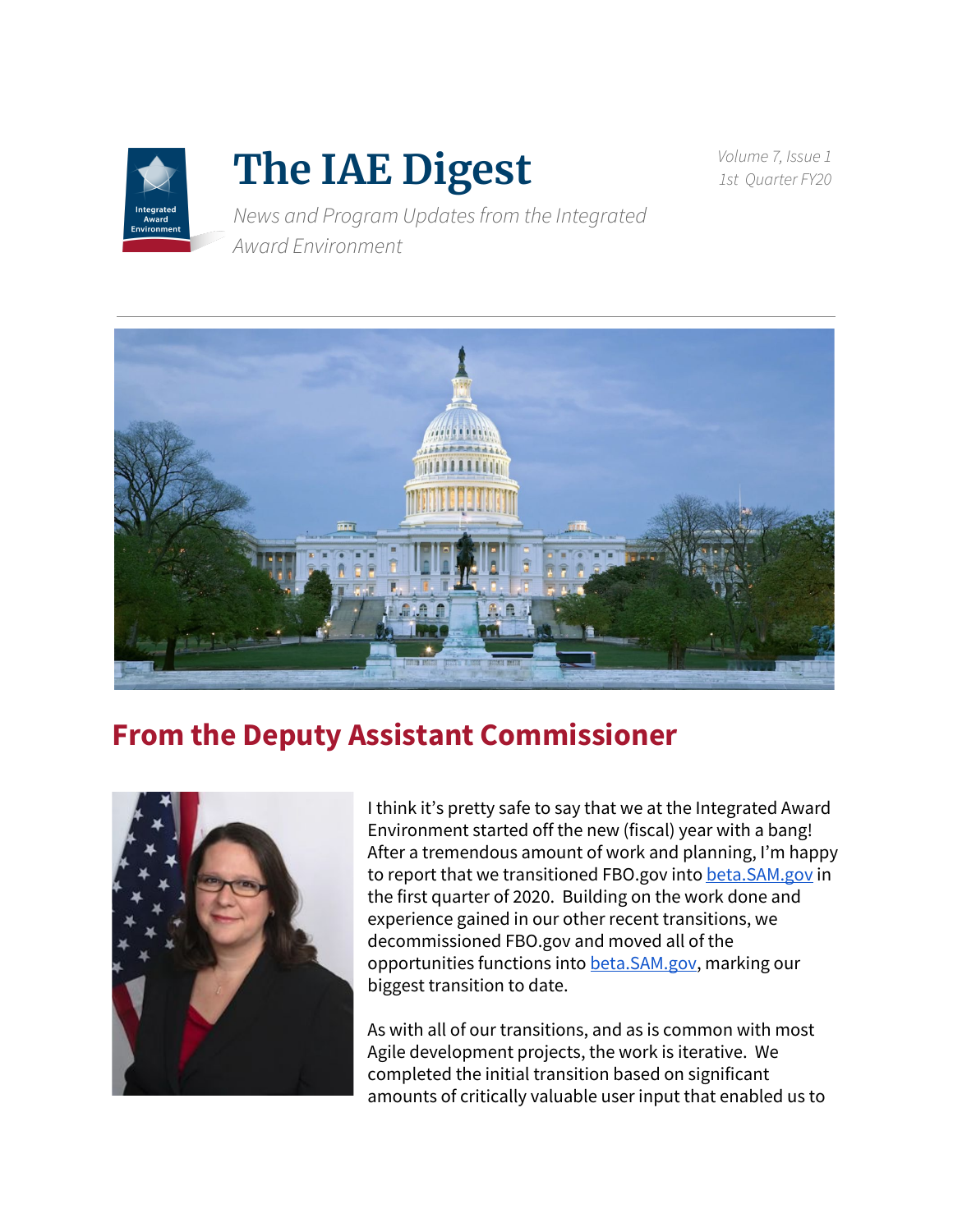make the move and "turn the switch off" on FBO.gov. But we continue to refine and improve what has already been transitioned. We're currently working to add email alerts for saved searches, adding additional search parameters, and more. Those improvements will be coming soon.

The transition of FBO.gov is our biggest step yet in our ongoing work to integrate what was recently 10 IAE systems, each with a specific purpose in the acquisition lifecycle, into one, streamlined system. FBO.gov joins CFDA.gov and WDOL.gov in [beta.SAM.gov](https://beta.sam.gov/), and we separately merged PPIRS.gov into CPARS.gov. Stay tuned for more information very soon on more transitions coming in the near future, including the transition of FPDS.gov's reporting tools from and, soon, legacy [SAM.gov](https://sam.gov/) into [beta.SAM.gov.](https://beta.sam.gov/)

In the meantime, as you use the beta site and as you access the opportunities functions, please keep in touch with us to let us know what's working, what's not, and what can be improved. It's really easy to use the feedback tool on beta. SAM.gov (on almost every page) to provide instant feedback. Please know, we do receive and review every comment, even if we don't respond individually. You also can always contact the Federal Service Desk at **[FSD.gov](https://www.fsd.gov/)** to provide input or for questions about or help with [beta.SAM.gov](https://beta.sam.gov/), the opportunities transition, or any of the IAE systems.

For any general questions or suggestions about the work we're doing at the IAE, you can always reach me at [IAEOutreach@gsa.gov](mailto:IAEOutreach@gsa.gov).

#### **Vicky Niblett Deputy Assistant Commissioner**

#### **Table of Contents**

| <b>IAE by the Numbers</b>                                | 3            |
|----------------------------------------------------------|--------------|
| FBO Has Transitioned to beta.SAM.gov                     | 3            |
| FPDS.gov Reports to Transition to beta.SAM.gov Data Bank | 4            |
| <b>UEI/EVS Groups 1 &amp; 2 Specifications Released</b>  | 6            |
| <b>Engaging Our Stakeholders</b>                         | 7            |
| <b>Helpful Hints for using Contract Opportunities</b>    | $\mathbf{7}$ |
| Agile and beta.SAM.gov                                   | 8            |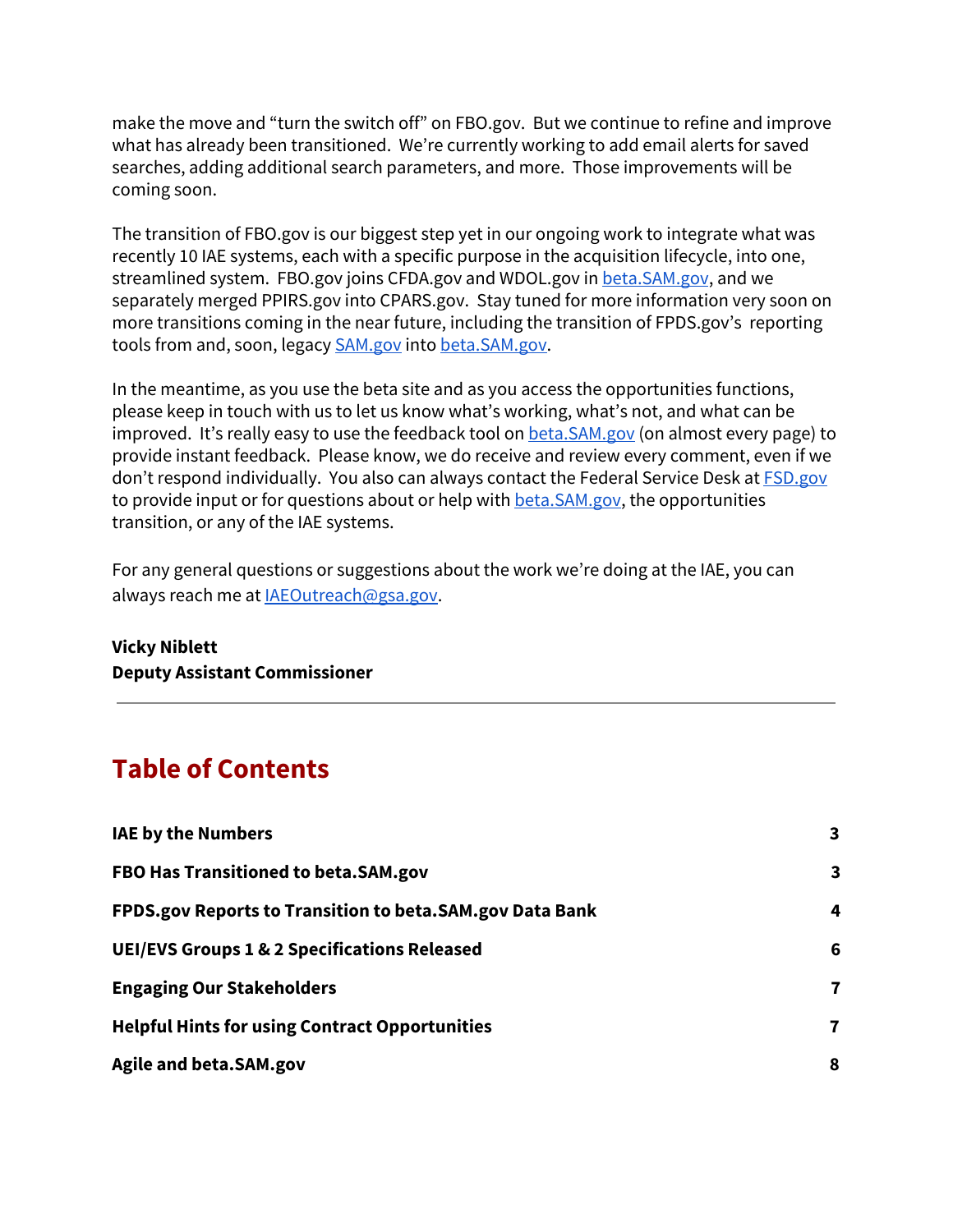<span id="page-2-0"></span>

#### **Federal Service Desk First Quarter FY 2020:**

- Call volume average: **26,841**, a decrease of 14.9% from FY19 Q4
- Average speed to answer: **26 seconds**, compared to the industry standard of 60 seconds
- Average handle/talk time increased slightly to approximately **15.31** minutes, compared to **15.16** minutes in FY19 Q4
- First call resolution rate: **98.5%** which continues to exceed the industry standard of 80%

#### **System for Award Management First Quarter FY 2020:**

- Average number of registrations activated per month:
	- New registrations: **6,268**
	- Updated registrations: **47,110**
- Average registration cycle time: **13.57 days**
- **●** Average number of site visits: **1,145,911**
- **●** Average number of site searches: **5,367,345**

## <span id="page-2-1"></span>**FBO Has Transitioned to beta.SAM.gov**

In early November, the legacy website FBO.gov was retired and its functionalities were migrated to [beta.SAM.gov](https://beta.sam.gov/). Contract Opportunities migrated as planned, including moving more than 5.6 million pieces of data. The migration of the data was successful and the integrity of the data has been maintained. At this time, [beta.SAM.gov](https://beta.sam.gov/) is the authoritative source for federal business opportunities.



Anybody wanting to do business with the federal government can use [beta.SAM.gov](https://beta.sam.gov/) to find assistance listings and wage determinations (from previous transitions) and now can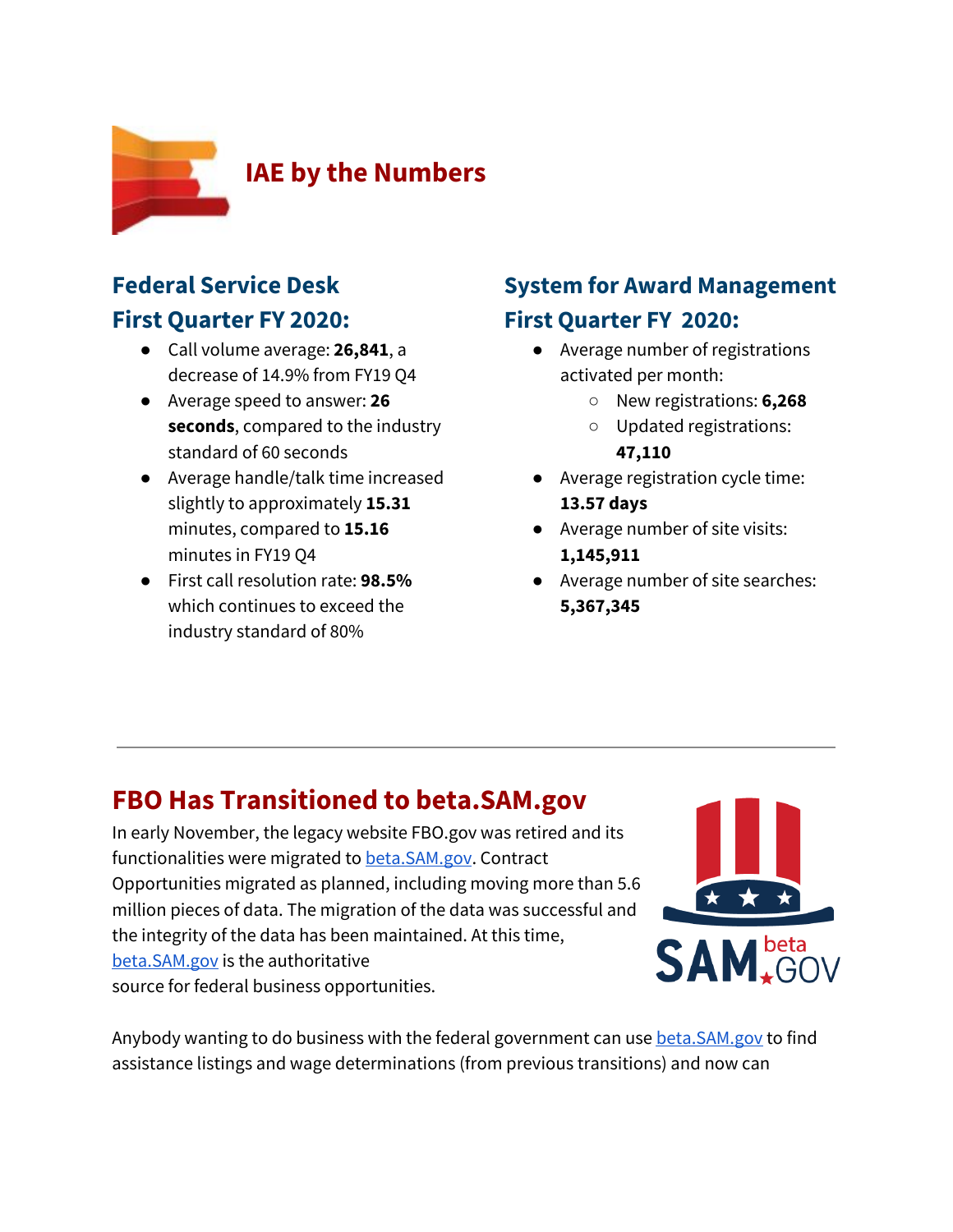research and manage active opportunities, post new opportunities, search, filter and save searches, follow opportunities, and use opportunities APIs.

Throughout preparations for transition, we asked users to provide feedback through our focus groups and the existing **[beta.SAM.gov](https://beta.sam.gov/)** site. We accepted volunteer testers, some of whom had never had the chance to test a new IT system, let alone a government one. We engaged and updated users for whom contract opportunities are vital, including contracting officials and the industry partners who bid on federal procurements. We also worked with our partners across the government who help us ensure that federal procurement remains transparent and competitive. Hundreds of thousands of people used FBO, with an average of 155 million hits per month! And that does not include any of the system-to-system interfaces that also transacted millions of records.

In the first two weeks after FBO transitioned, we received hundreds of pieces of feedback each day. The Federal Service Desk (FSD) fielded 170 inquiries per day at the FSD Tier 1 regarding Contract Opportunities at **[beta.SAM.gov](https://beta.sam.gov/).** In contrast, we average 600 calls per day from users wanting to know how to register in **[SAM.gov](https://sam.gov/).** In the two months since the FBO transition, inquiries to the FSD about Contract Opportunities have returned to pre-transition volumes and new opportunities are being uploaded each week. New system features and functionalities are under development and will be incorporated into [beta.SAM.gov](https://beta.sam.gov/) on a continual basis.

#### <span id="page-3-0"></span>**FPDS.gov Reports to Transition to beta.SAM.gov Data Bank**

By the end of the second quarter of the 2020 fiscal year, the **[FPDS.gov](https://www.fpds.gov/)** reports functions will be transitioned to the **[beta.SAM.gov](https://beta.sam.gov/)** Data Bank. The same reports and capabilities will be available after the transition.

Contract award reports will be found in **[beta.SAM.gov](https://beta.sam.gov/)** by clicking on the menu (three horizontal bars) and selecting the Data Bank. Users will highlight Contract Data on the left menu, then select the report type from static, standard, administrative, and ad hoc. Static, standard, and administrative reports will work similarly to the way they work now, while ad hoc reports will gain additional functionality from the new tool, MicroStrategy.

MicroStrategy allows for multiple improvements over the current ad hoc reporting tool:

- The maximum number of rows that can be returned in a report will increase from 30,000 to 150,000.
- The maximum number of years that can be returned will increase from 5 to 12.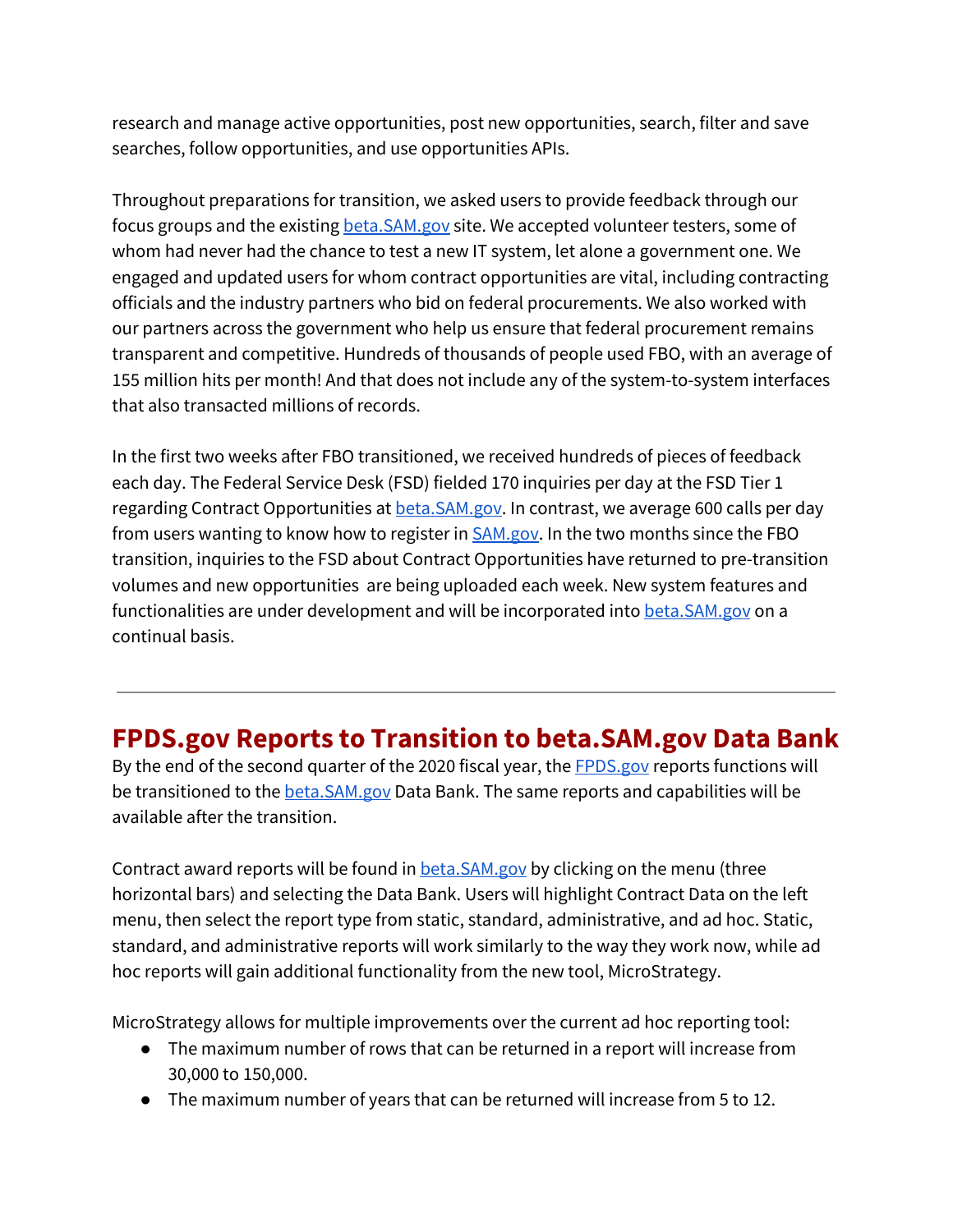- Additional data fields will be available.
- Users will be able to easily share ad hoc report parameters with others.
- There will be a Report Builder—a "wizard" to help create new ad hoc reports.

Ad hoc reports that have been run any time from January 1, 2019, to January 31, 2020, will be converted to the new ad hoc reporting tool. IAE does not expect a 100% success rate with this conversion because of differences in the two reporting tools, however, IAE does expect that a majority of the reports will convert successfully. Reports that did not convert successfully will need to be rebuilt in the new tool after migration is complete.

Users do not need to be signed in to **[beta.SAM.gov](https://beta.sam.gov/)** to view static reports. To view standard, administrative, or ad hoc reports, users do need to sign in to the site using a [login.gov](https://www.login.gov/) account. Users who need to create a [login.gov](https://www.login.gov/) account should use the same address they used to sign into **[FPDS.gov.](https://www.fpds.gov/)** For more information on creating a [login.gov](https://www.login.gov/) account, please see the [Login.gov](http://falextracts.s3.amazonaws.com/Documentation/Federal%20Hierarchy/_beta.SAM%20-%20login.gov%20Quick%20Start.docx%20%281%29%20%284%29.pdf) Quick Start Guide. A role on the site is not required except for administrative reports.

Please review this fact [sheet](https://www.gsa.gov/cdnstatic/FPDS%20Reports%20are%20Transitioning%20Fact%20Sheet%20FINAL.pdf) about the transition for further information. Users are welcome to provide feedback using the feedback tool on [beta.SAM.gov.](https://beta.sam.gov/)

Join us for a webinar on Tuesday, February 25, 2020, for a discussion on the transition of FPDS reports to beta.SAM.gov. We will demonstrate key features of the new MicroStrategy reporting tool and take questions from attendees. Stay tuned for more information, coming soon!

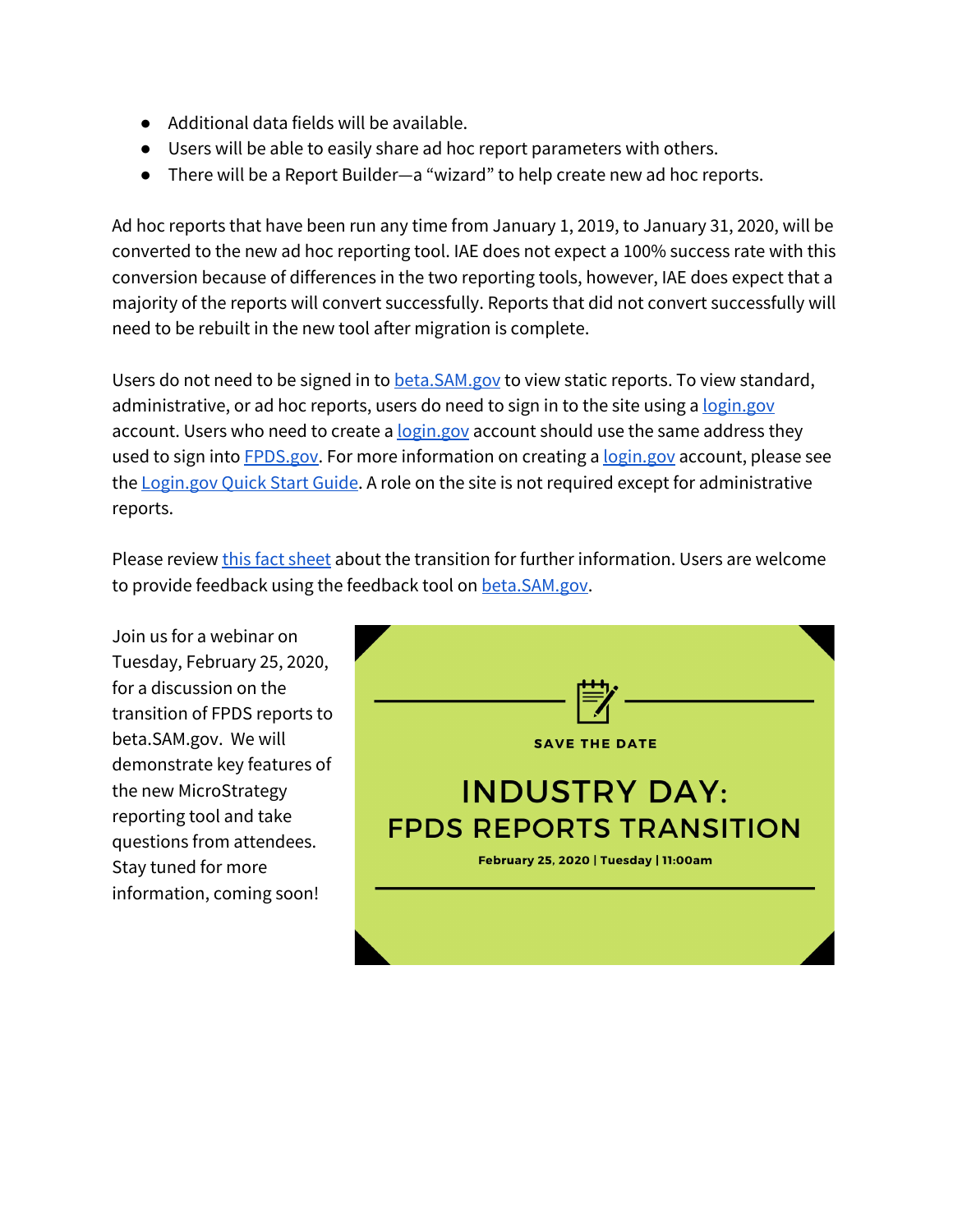# <span id="page-5-0"></span>**UEI/EVS Specifications Released**

As you may be aware, GSA will be making changes to the unique entity identifier (UEI) that is used to do business with the federal government. Currently, we use the proprietary DUNS number as the UEI for doing business with the government. We are moving to a new, non-proprietary identifier that will be requested in and assigned by the System for Award Management ([SAM.gov\)](https://sam.gov/).

#### **What is changing?**

- The UEI used to do business with the government is changing.
- The process to get a UEI to do business with the government is changing.
- The definition of entity uniqueness is not changing.

In the future, we will introduce a new UEI, which will be generated by **SAM.gov**, as the official identifier for doing business with the government. Concurrently, we are transitioning to a new service provider, Ernst & Young, to validate entity uniqueness. By separating the government requirement for a UEI from the government requirement to validate that the entity is unique, we introduce competitiveness into entity validation services.

The new, non-proprietary identifier both requested in and generated by **[SAM.gov](https://sam.gov/)** will reduce the burden of change and will make it easier to do business with the government. To learn more about the transition from DUNS to a non-proprietary UEI, visit GS[A.gov/EntityID](http://www.gsa.gov/EntityID).

Many information systems outside of GSA interface with award data and information, including UEI data. To help our partners across the federal government and the public, we have published all of the UEI/EVS specifications. For an in-depth look at the UEI/EVS specifications, please visit our blog post at the Interact [community](https://interact.gsa.gov/blog/release-uei-evs-specifications-groups-1-2) here.

IAE has issued updated technical [specifications](https://open.gsa.gov/api/entity-api/) for interfacing systems so your technical teams can finalize their plans to accommodate these interface changes and begin the development required to test with IAE.

Please view the IAE's **EntityID [Webinar](https://beta.sam.gov/cm/videos/detail?id=229&display=1)** which contains the history of this effort as well as questions and answers about the transition at **[EntityID](https://www.gsa.gov/about-us/organization/federal-acquisition-service/office-of-systems-management/integrated-award-environment-iae/iae-information-kit/unique-entity-identifier-update)**. User questions specific to the testing of these interfaces should be directed to [newsamtesting@gsa.gov](mailto:newsamtesting@gsa.gov). Users who have specific questions regarding the SAM-generated UEI or entity validation services should reach out to [entityvalidation@gsa.gov](mailto:entityvalidation@gsa.gov).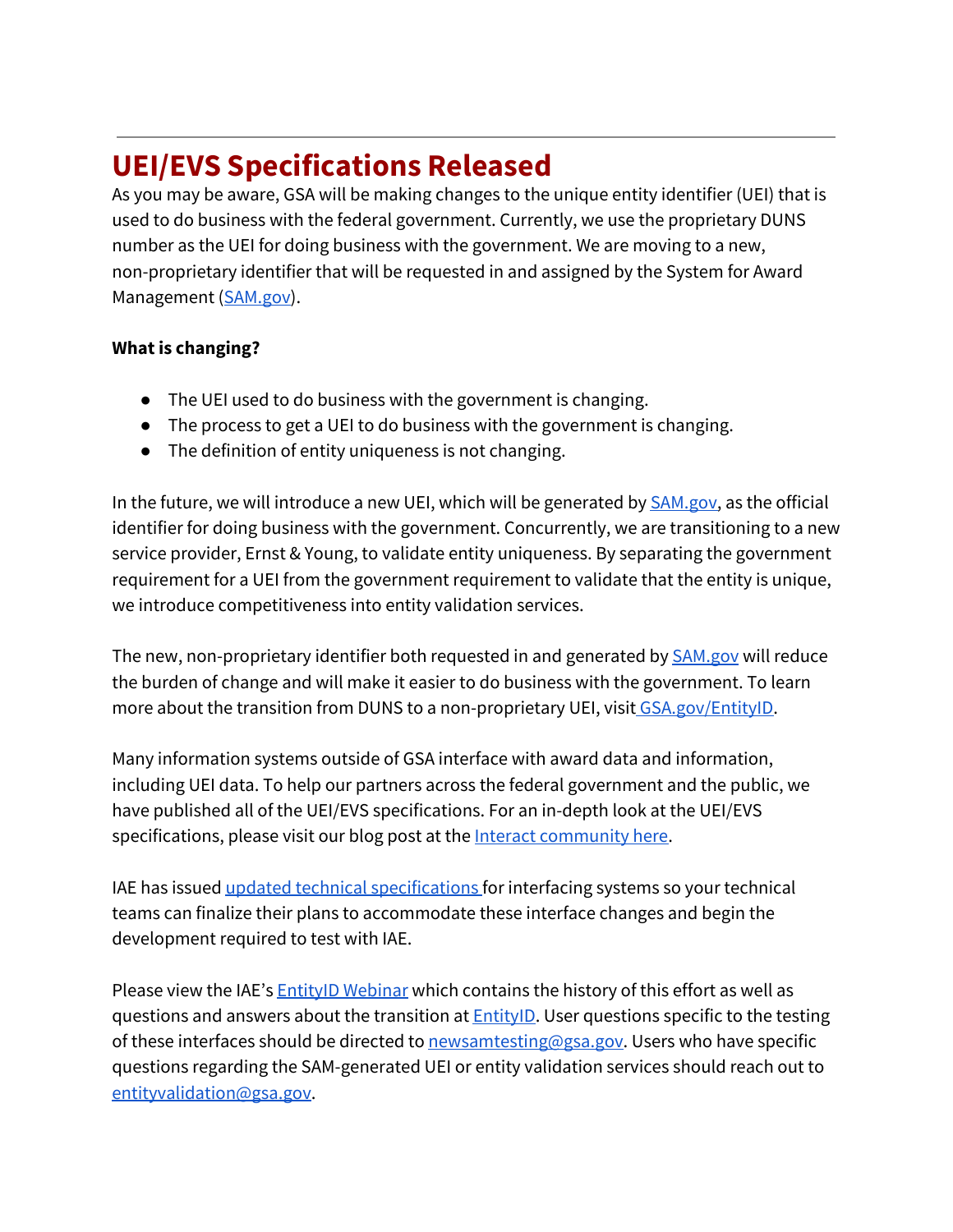# <span id="page-6-0"></span>**Engaging Our Stakeholders**

In early November, IAE representatives engaged with stakeholders in the business community to discuss the transition of FBO to [beta.SAM.gov](https://beta.sam.gov/), the future SAM transition, and the

changes around the new Unique Entity Identifier (UEI). Salomeh Ghorbani joined the Department of Defense (DOD) Mid-Atlantic Regional Council (MARC) Workshop to present on the ongoing and future integration of IAE systems into a unified platform. The workshop is hosted by the DOD's Office of Small Business Programs, a network of small business professionals who partner with acquisition professionals to help small businesses find opportunities to work with the DOD.

Later in November, Malissa Jones joined Ms. Ghorbani at CGI Momentum's monthly government-run user group (MUG) to discuss the FBO transition, the future UEI changes and specifications, and how these system integrations will make it easier to do business with the federal government. The MUG collaborates on a regular basis to share best practices related to the experience and development of the Momentum software platform.

Ms. Jones also provided an update on the UEI transition to state grant leads in early January.

#### <span id="page-6-1"></span>**Helpful Hints for using Contract Opportunities**

Now that FBO.gov has retired and its key functionalities have been transitioned into [beta.SAM.gov](https://beta.sam.gov/), all the things you used to do in FBO.gov can now be done i[n](https://beta.sam.gov/) [beta.SAM.gov.](https://beta.sam.gov/) Just go to "Contract Opportunities."

As users begi[n](https://beta.sam.gov/) to get acquainted with new and improved functionalities in **beta.SAM.gov**, we heard some common themes from the feedback regarding the new Contract Opportunities environment. In order to help make sure our users know how to use the new and improved functionalities of Contract Opportunities, we published a series of "Helpful Hints" in areas of common usage to our blog space at interact.gsa.gov.

The Helpful Hints blog posts include the topics of:

- How to Save [Searches](https://interact.gsa.gov/blog/helpful-hints-new-opportunities-function-betasamgov-how-save-searches)
- How to Use [Search](https://interact.gsa.gov/blog/helpful-hints-new-contract-opportunities-function-betasamgov-how-use-search-filters) Filters